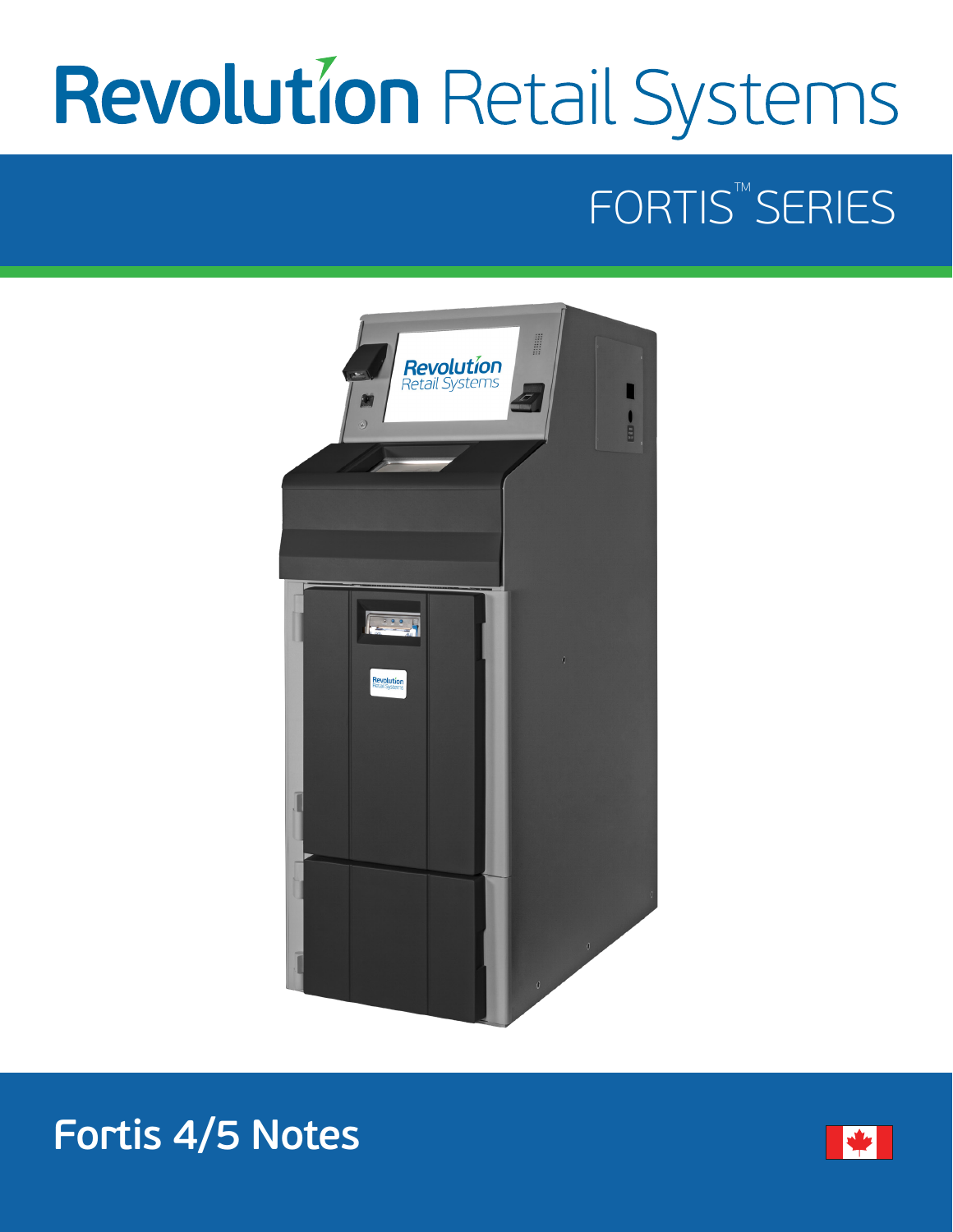# FORTIS<sup>™</sup>SERIES



#### Fortsi 4/5 Notes

#### HARDWARE FEATURES:

- Closed Loop Architecture of Notes and Coins; No Manual Intervention Required
- Continuous 24/7 Monitoring
- Audit Cassette Allowing Automatic Internal Validation of Any Recycling Cassette
- Lockable Large-Capacity Deposit Cassette Accepting Up to 7,200 Notes
- "Fitness Sort" on Recycled Notes
- Two Roll Storages with Capacity Up to 250 Notes Each to Hold Escrow and Rejected Notes, Respectively
- Pocket Note Acceptor Handles Large Bundles of Notes (Up to 250 Notes)
- Flexible Note Orientation (No Need to Separate or Face Notes)
- Scalable Cluster Format Up to Two (2) Note Recyclers in Dual Configurations
- Optional Integrated Biometrics (Fingerprint Reader)
- Optional Integrated Barcode Scanner for Till Check In/Out
- Optional Integrated Drop/Storage Vault
- Uninterruptible Power Supply

## **Revolution Retail Systems**

#### SOFTWARE FEATURES:

- PCI Compliant
- REACH<sup>™</sup> Remote Monitoring and Management
- Real Time Cash/Coin Level Monitoring
- Reporting Standard or Custom
- Lane and/or Clerk Accountability
- Tills and Drop Bags Automatically Traced to a Specific User by Utilizing Bar-Coding
- Multiple Tills per Register/Lane
- Configurable User Permission Levels for Equipment Access
- Multiple User Authentication Schemes (Log-in and PIN, or Biometrics)
- Automatic Prompting of Periodic Password **Changes**
- Customized Programming of ID Cards
- Track Monies Outside of Unit with External Vault Fund Function
- Guided Deposit Preparation: Automatically Calculates and Moves Deposit to Courier Cassette
- Automatic End of Day Reporting
- Courier Specific Log-In Menu
- Video Troubleshooting Tips
- Video Guidance for System Operation

#### FEATURE CAPABILITY:

- Ability to Integrate with POS System
- Same Day Credit on Deposit (Provisional Credit)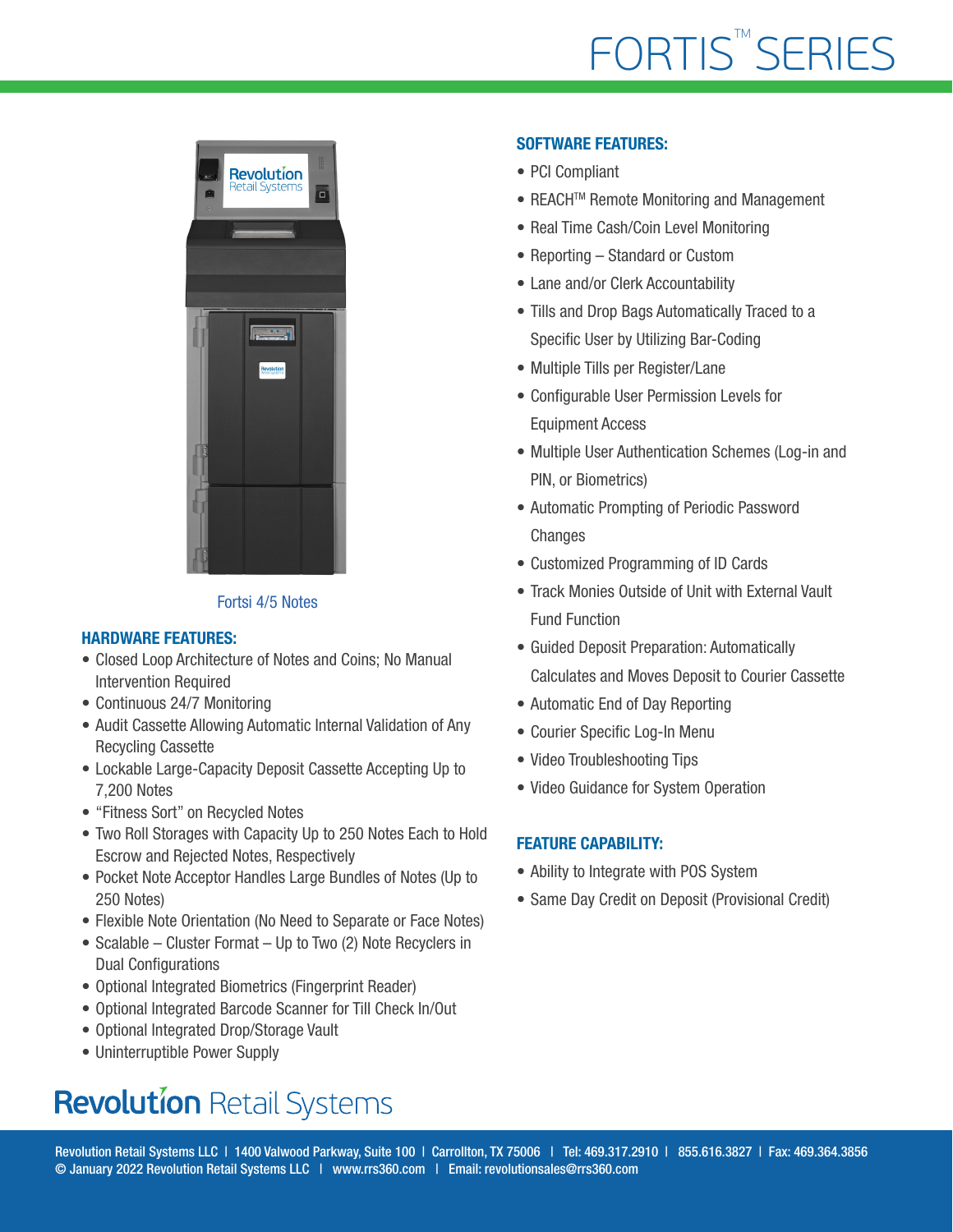#### **SPECIFICATIONS**

| <b>Physical Characteristics (nominal):</b> | <b>Fortis 4</b>            | <b>Fortis 5</b>            |
|--------------------------------------------|----------------------------|----------------------------|
| Height                                     | 60.24"<br>$(1,530.07$ mm)  | 60.24"<br>$(1,530.07$ mm)  |
| Width                                      | 20.58"<br>$(522.82$ mm $)$ | 20.58"<br>$(522.82$ mm $)$ |
| Depth (install depth)                      | 39.57"<br>$(1,005.00$ mm)  | 39.57"<br>$(1,005.00$ mm)  |
| Weight (empty)                             | 1,250 lbs<br>$(567$ kg)    | 1,250 lbs<br>(567 kg)      |
| <b>Device Configuration:</b>               |                            |                            |
| Number of Recycle Cassettes                | $\overline{4}$             | 3                          |
| Number of Small Recycle Cassettes          | $\mathbf 0$                | $\overline{2}$             |
| <b>Number of Deposit Cassettes</b>         | 1                          | 1                          |
| Number of Audit Cassettes                  | 1                          | 1                          |
| Notes:                                     |                            |                            |
| Capacity per Cassette (approximate):       |                            |                            |
| <b>Recycle Cassette</b>                    | 3,000 notes                | 3,000 notes                |
| <b>Small Cassettes</b>                     | 800 notes                  | 800 notes                  |
| Deposit Cassette                           | 7,200 notes                | 7,200 notes                |
| Roll Storages (total)                      | 500 notes                  | 500 notes                  |
| <b>Total Capacity of Notes</b>             | 19,200 notes               | 17,800 notes               |
| Processing:                                |                            |                            |
| Processing Speed In or Out (max)           | 10 notes/sec               | 10 notes/sec               |
| Recycling Capability (max)                 | (4) denominations          | (5) denominations          |

### **Revolution Retail Systems**

Revolution Retail Systems LLC | 1400 Valwood Parkway, Suite 100 | Carrollton, TX 75006 | Tel: 469.317.2910 | 855.616.3827 | Fax: 469.364.3856 © January 2022 Revolution Retail Systems LLC | www.rrs360.com | Email: revolutionsales@rrs360.com